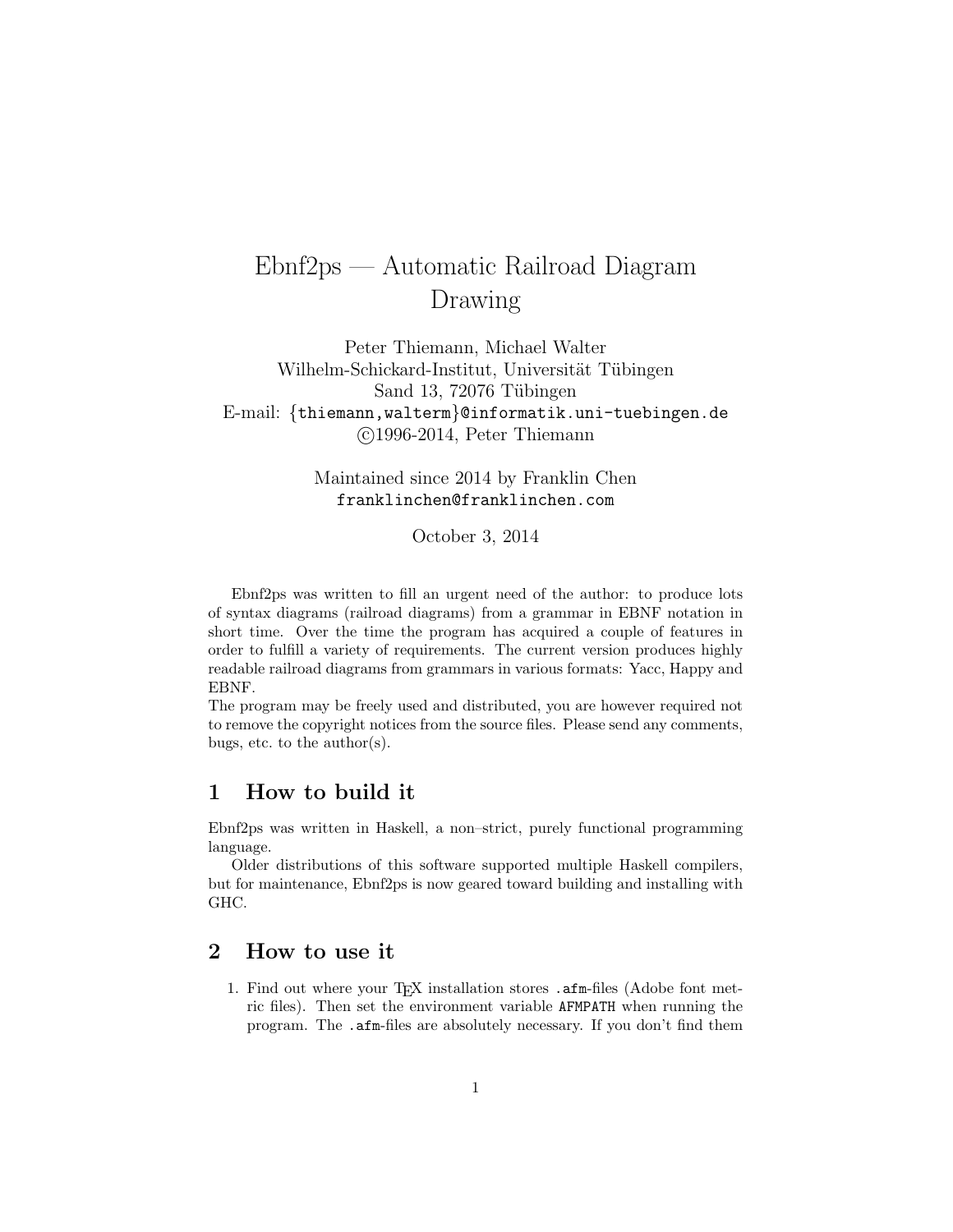complain to your system administrator or get them yourself. One possible source is https://github.com/weiss/original-bsd/tree/master/local/transcript/lib.

2. Set the environment variable RGBPATH to contain the directory where your X installation stores its color data base (usually /usr/lib/X11). There are fallback color definitions for the 8 digital colors (black, white, blue, green, cyan, red, magenta, yellow), so nothing needs be done if that's enough for you.

Note: for Mac OS X, the default /opt/X11/share/X11 has been provided and will work automatically, if you have installed X using XQuartz at http://xquartz.macosforge.org/.

The syntax is

```
Ebnf2ps [options] Grammarfile Nonterminal ... [-- Nonterminal ...]
```
where the options are described in Sec. 2.1, the syntax of the input file Grammarfile in Sec. 2.2, and Nonterminal describes the nonterminals, for which diagrams are to be generated, as regular expressions (see Sec. 2.3). The nonterminals after the symbol -- are used only with the option +unfold (see Sec. 2.1 and 2.4).

## 2.1 Options

The following list shows all **options** with their *parameters* and their (default values). All distances and sizes measured in  $1/100$  point (1 point is about  $1/72$ inch). Changes with respect to the last version of Ebnf2ps: some  $\Omega$  ew features, extension of grammar transformations and bug fixes.

-titleFont font (Times-Roman) PostScript font used for titles of diagrams, any font goes here that your printer knows and for which you have fetched the AFM files. Figure 1 shows a sample list of font names.  $(n)$ 

-titleScale *int* (10) Pointsize of typeface for titles of diagrams. $(n)$ 

-titleColor *color* (black) Color of typeface for titles of diagrams. (n)

-ntFont font (Times-Roman) PostScript font used for nonterminals.

-ntScale int (10) Pointsize of typeface for nonterminals.

-ntColor color (black) Color of typeface for nonterminals.

-ntBg color (white) Background color of typeface for nonterminals.  $\mathbf{\Omega}$ 

-ntBoxColor *color* (black) Color used for outlines of boxes (nonterminals). (ii)

-tFont font (Times-Roman) PostScript font used for terminal strings.

-tScale int (10) Pointsize of typeface for terminals.

-tColor color (black) Color of typeface for terminals.

-tBg color (white) Background color of typeface for terminals. m

-tBoxColor color (black) Color used for outlines of boxes (terminals). n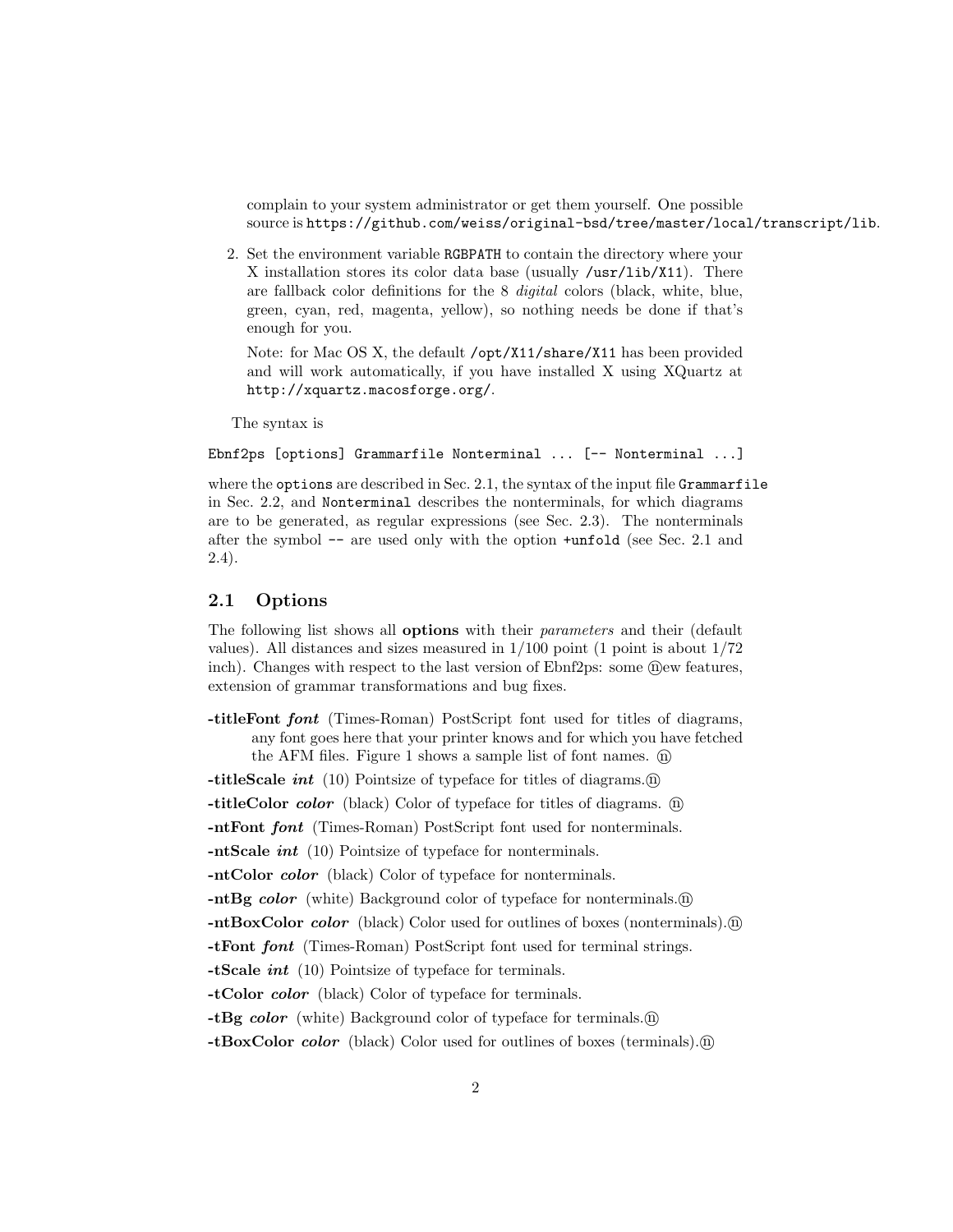-borderDistX int  $(500)$  Horizontal distance of objects from their container.

-borderDistY int  $(500)$  Vertical distance of objects from their container.

-lineWidth int (30) Width of lines used for connecting lines.

 $-fatLineWidth\ int\ (100)$  Width of lines used for drawing boxes.

-lineColor *color* (black) Color used for connecting lines.

-arrowSize int (200) Size of (invisible) box containing an arrow.

-rgbFileName filename (rgb.txt) File name for color definitions.

-happy Accept happy format input files. Happy, written by Andy Gill and Simon Marlow, is a parser generator system  $(LALR(1))$  for Haskell, similar to the tool yacc for  $C^1$ .

-yacc Accept yacc/bison format input files. n

- +ps Produce encapsulated PostScript output (default).
- +fig Produce fig output (FORMAT 3.1).
- +ebnf Produce grammar in EBNF notation (file extension ".BNF") for yacc or happy input format files. n

+simplify Simplify productions (experimental, default: don't).

+unfold Replace nonterminals in productions (experimental, default: don't). See Sec. 2.4. n

-verbose Prints some progress messages.

-help Prints a brief description of the command line, the options with their defaults, and the environment variables.

#### 2.2 Syntax of EBNF Files

The following grammar and diagrams describe the standard input format (e.g. without -yacc or -happy) as well as the output format with the  $+ebnf$  option.

| File       | $=$ {Production};        |                            |
|------------|--------------------------|----------------------------|
| Production | = Nonterminal [ String ] | $"=" "="" Term ";" :$      |
| Term       | = Factor / " " ;         | # alternative              |
| Factor     | $=$ ExtAtom $+$ ;        | # sequence                 |
| ExtAtom    | $=$ Atom                 |                            |
|            | Atom "/" Atom            | # repetition through Atom  |
|            | $ $ Atom "+";            | # at least one repetition  |
| Atom       | $=$ Nonterminal          |                            |
|            | String                   | # terminal string          |
|            | $ $ "(" Term ")"         |                            |
|            | "[" Term "]"             | # an optional Term         |
|            | "{" Term "}"             | # zero or more repetitions |
|            | $\overline{\phantom{a}}$ |                            |
|            |                          |                            |

 $1$ The program Happy is available from  $https://github.com/simonmar/happy$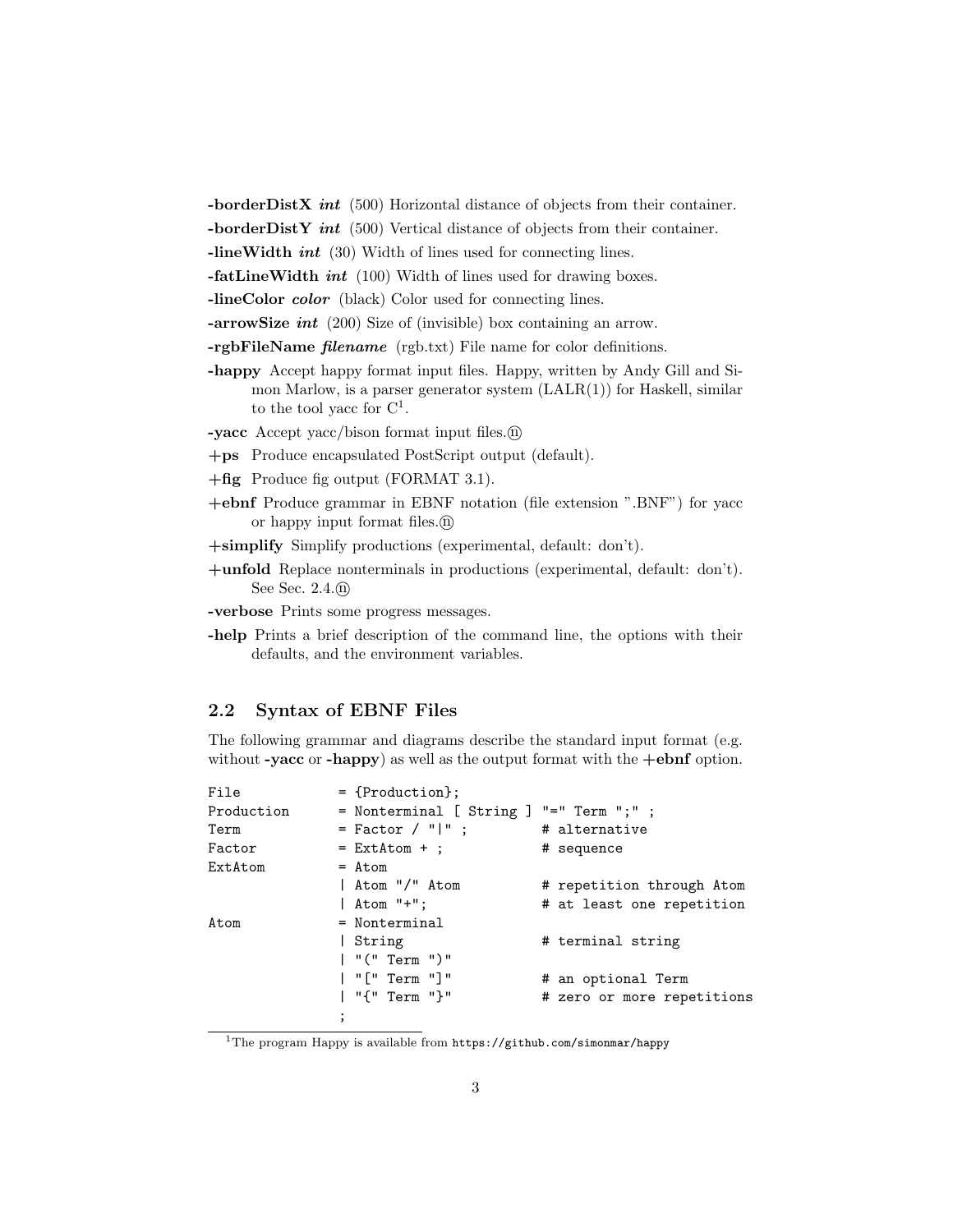| AGaramond-Bold               | AGaramond-BoldItalic      |  |
|------------------------------|---------------------------|--|
| AGaramond-Italic             | AGaramond-Regular         |  |
| AGaramond-Semibold           | AGaramond-SemiboldItalic  |  |
| AGaramondAlt-Italic          | AGaramondAlt-Regular      |  |
| AGaramondExp-Bold            | AGaramondExp-BoldItalic   |  |
| AGaramondExp-Italic          | AGaramondExp-Semibold     |  |
| AGaramondExp-SemiboldItalic  | AvantGarde-Book           |  |
| AvantGarde-BookOblique       | AvantGarde-Demi           |  |
| AvantGarde-DemiOblique       | Bookman-Demi              |  |
| Bookman-DemiItalic           | Bookman-Light             |  |
| Bookman-LightItalic          | Courier-Bold              |  |
| Courier-BoldOblique          | Courier-Oblique           |  |
| Courier                      | Helvetica-Bold            |  |
| Helvetica-BoldOblique        | Helvetica-Narrow-Bold     |  |
| Helvetica-Narrow-BoldOblique | Helvetica-Narrow-Oblique  |  |
| Helvetica-Narrow             | Helvetica-Oblique         |  |
| <b>Helvetica</b>             | NewCenturySchlbk-Bold     |  |
| NewCenturySchlbk-BoldItalic  | NewCenturySchlbk-Italic   |  |
| NewCenturySchlbk-Roman       | Optima-Bold               |  |
| Optima                       | Palatino-Bold             |  |
| Palatino-BoldItalic          | Palatino-Italic           |  |
| Palatino-Oblique             | Palatino-Roman            |  |
| StoneInformal-Bold           | StoneInformal-BoldItalic  |  |
| StoneInformal-Italic         | StoneInformal-Semibold    |  |
| StoneInformal-SemiboldItalic | StoneInformal             |  |
| StoneSans                    | StoneSerif-Bold           |  |
| StoneSerif-BoldItalic        | StoneSerif-Italic         |  |
| StoneSerif-Semibold          | StoneSerif-SemiboldItalic |  |
| StoneSerif                   | Symbol                    |  |
| Times-Bold                   | Times-BoldItalic          |  |
| Times-Italic                 | Times-Oblique             |  |
| Times-Roman                  | ZapfChancery-MediumItalic |  |
| ZapfDingbats                 |                           |  |

Figure 1: Sample list of font names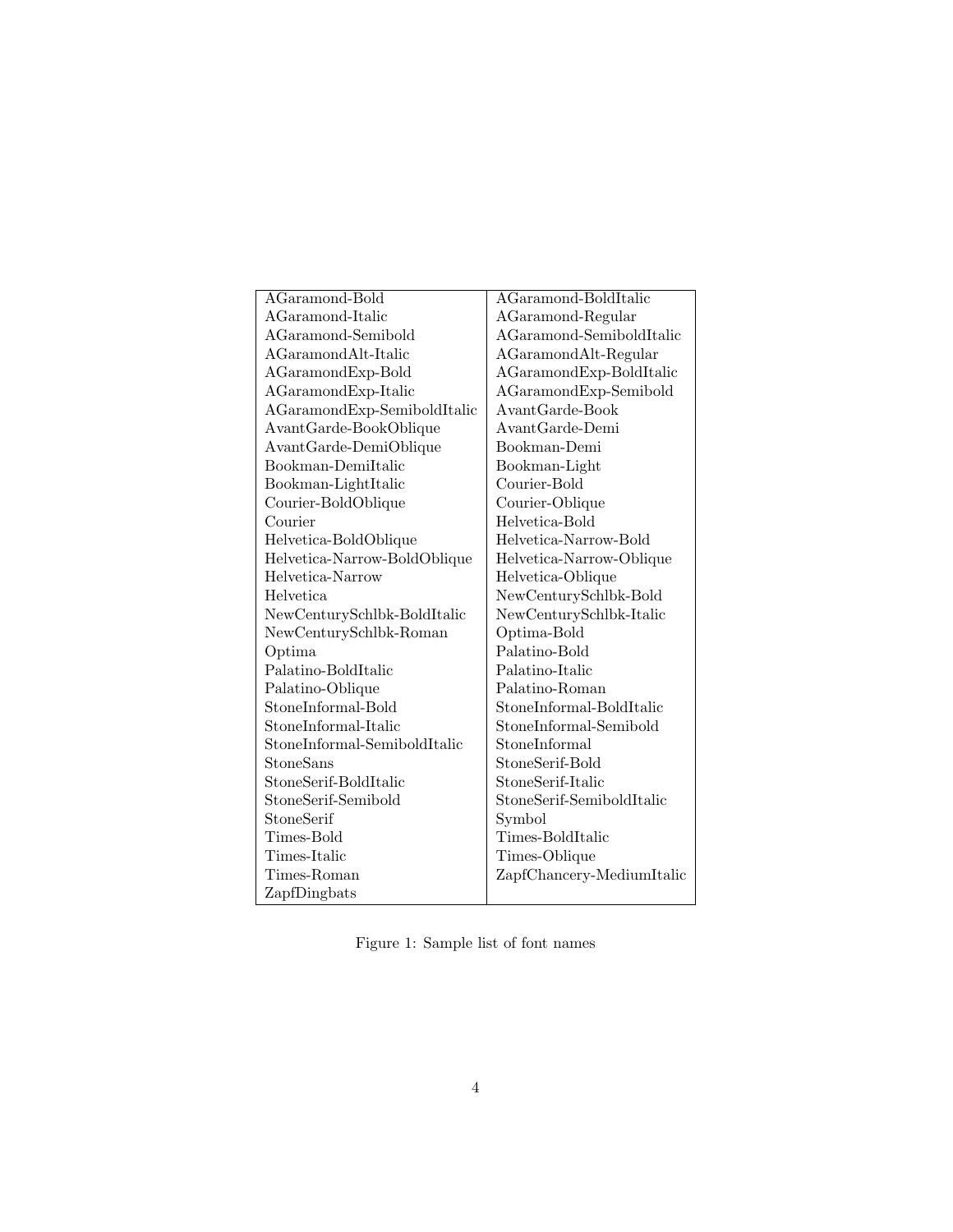| String      | $=$ "\"" { Character } "\"" :             |
|-------------|-------------------------------------------|
| Nonterminal | = letter { letter   digit   "_"   "." } ; |
| Character   | $=$ character                             |
|             | $\vert$ ["\\"] anycharacter ;             |

Or in terms of diagrams (what would you expect):

File

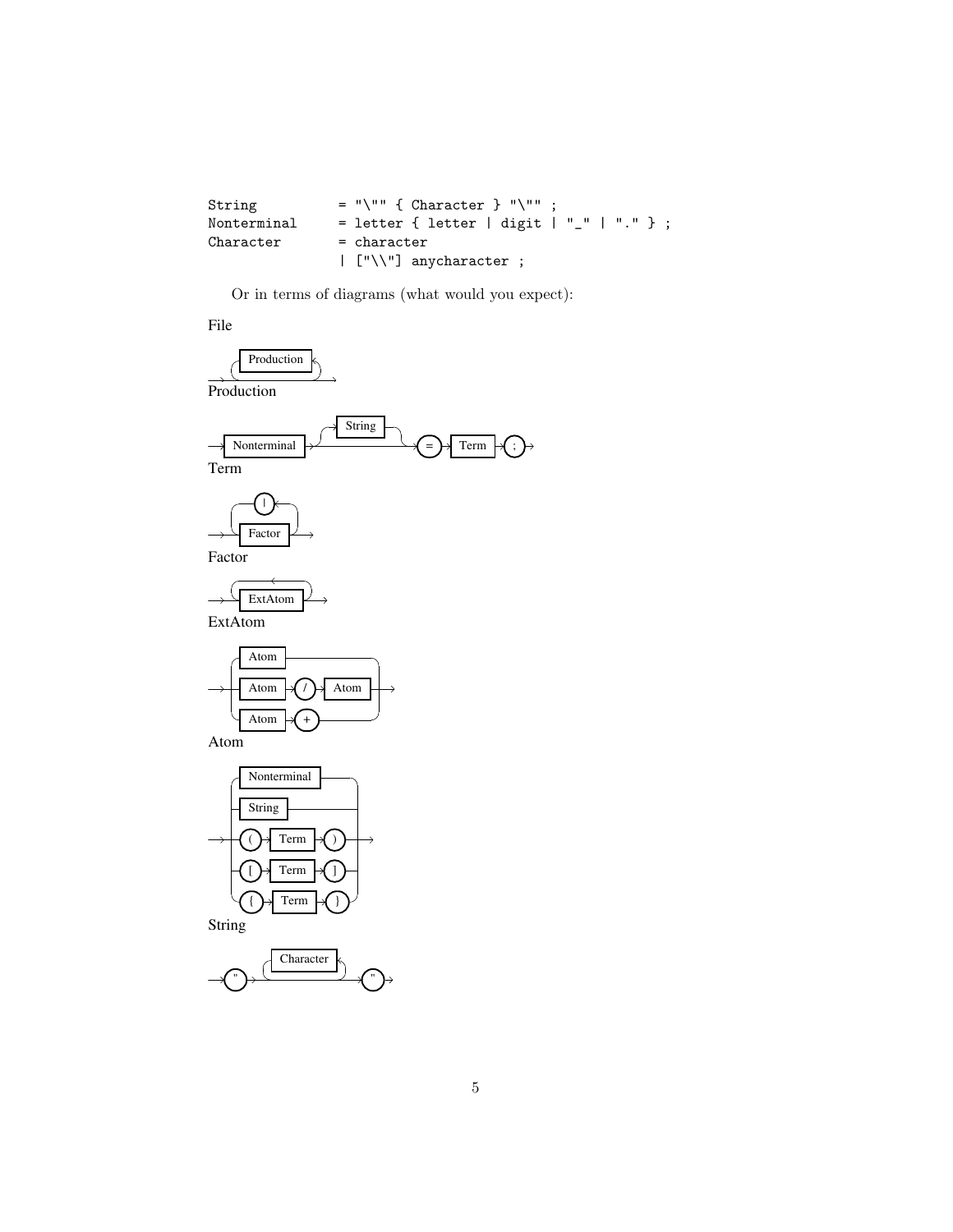Nonterminal



These diagrams have been produced with Ebnf2ps -tFont Courier-Bold -tBg Black -tColor White -fatLineWidth 50 ebnf.BNF '.\*'.

#### 2.3 Syntax of regular expressions

The regular expressions used to select nonterminal symbols have the following syntax, which is similar to the regular expression syntax of grep.

```
Regexp = RFactor / "\\|" ["$"];
RFactor = RExtAtom +;
RExtAtom = RAtom ["*" | "+" | "?"] ;
RAtom = character | "\\" character | "." | "\\(" Regexp "\\)" ;
```
Regular expressions Regexp may be joined by the infix operator |. The resulting regular expression matches any string matching either subexpression. A subexpression may be enclosed in parenthesis  $\setminus$  ( $\setminus$ ) to override precedence rules. Repetition takes precedence over concatenation, which in turn takes precedence over alternation. A regular expression matching a single character may be followed by one of several repetition operators:

- ? The preceding item is optional and matched at most once.
- \* The preceding item will be matched zero or more times.
- + The preceding item will be matched one or more times.

The period . matches any single character, and the dollar sign \$ match the empty string at the end of a line. Well, graphically, the syntax is<sup>2</sup>:

 $\overline{\text{^{2}The~diagrams}}$  have been produced with:

Ebnf2ps -titleFont AvantGarde-Book -ntBoxColor White -fatLineWidth 50 regular.BNF '.\*'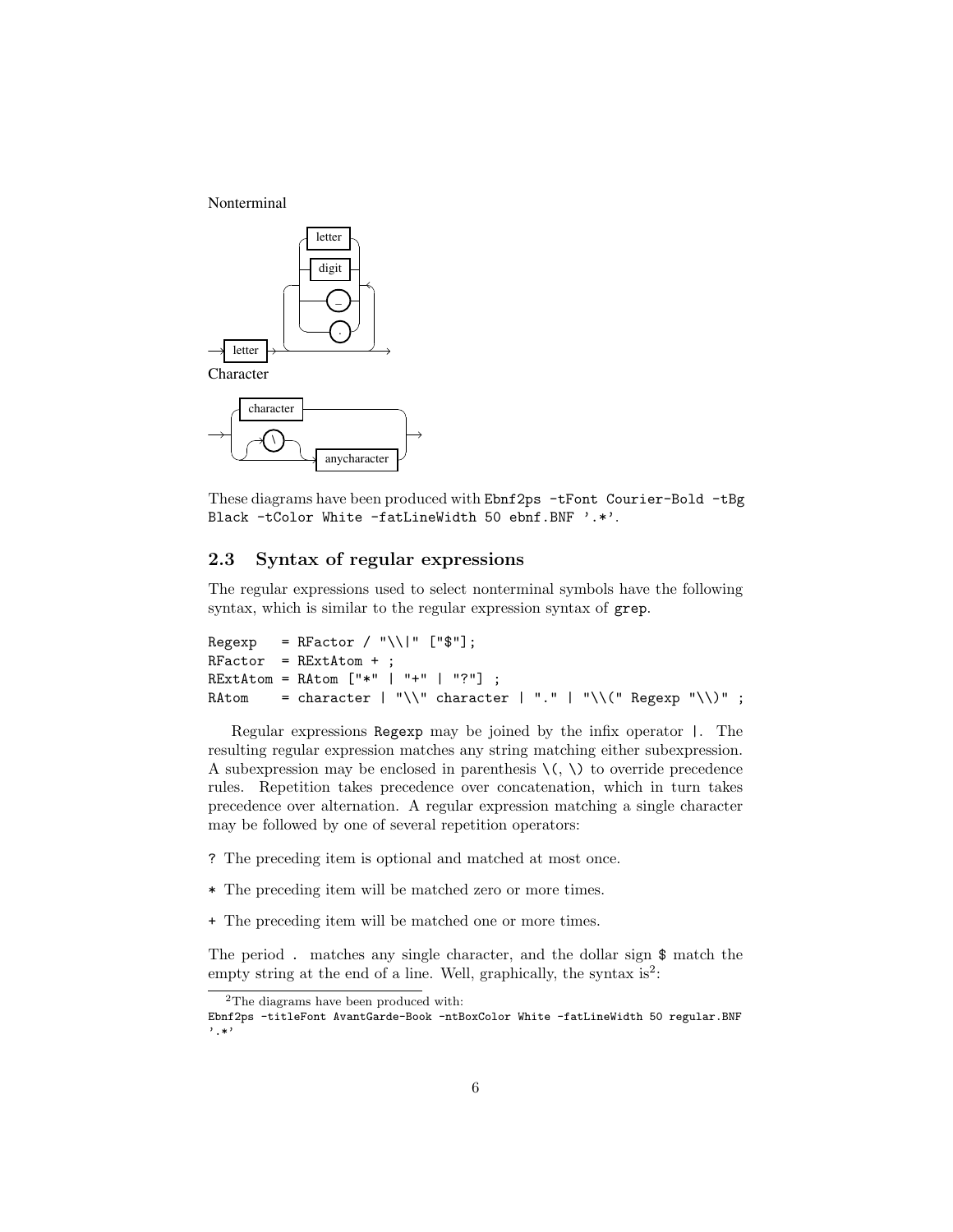





## 2.4 Option +unfold

The option +unfold allows the replacement of nonterminal symbols in productions, through the "right side" of the production of corresponding nonterminals. The nonterminals, which follows the symbol -- in a command line could be specified by their full names, or by regular expressions (see Sec. 2.3). An example: with the grammar regular.BNF for the regular expression syntax in section 2.3 should be generated a diagram for RAtom, with a replacement of nonterminal Regexp. The following diagram is been produced with Ebnf2ps +unfold regular.BNF RAtom -- Regexp.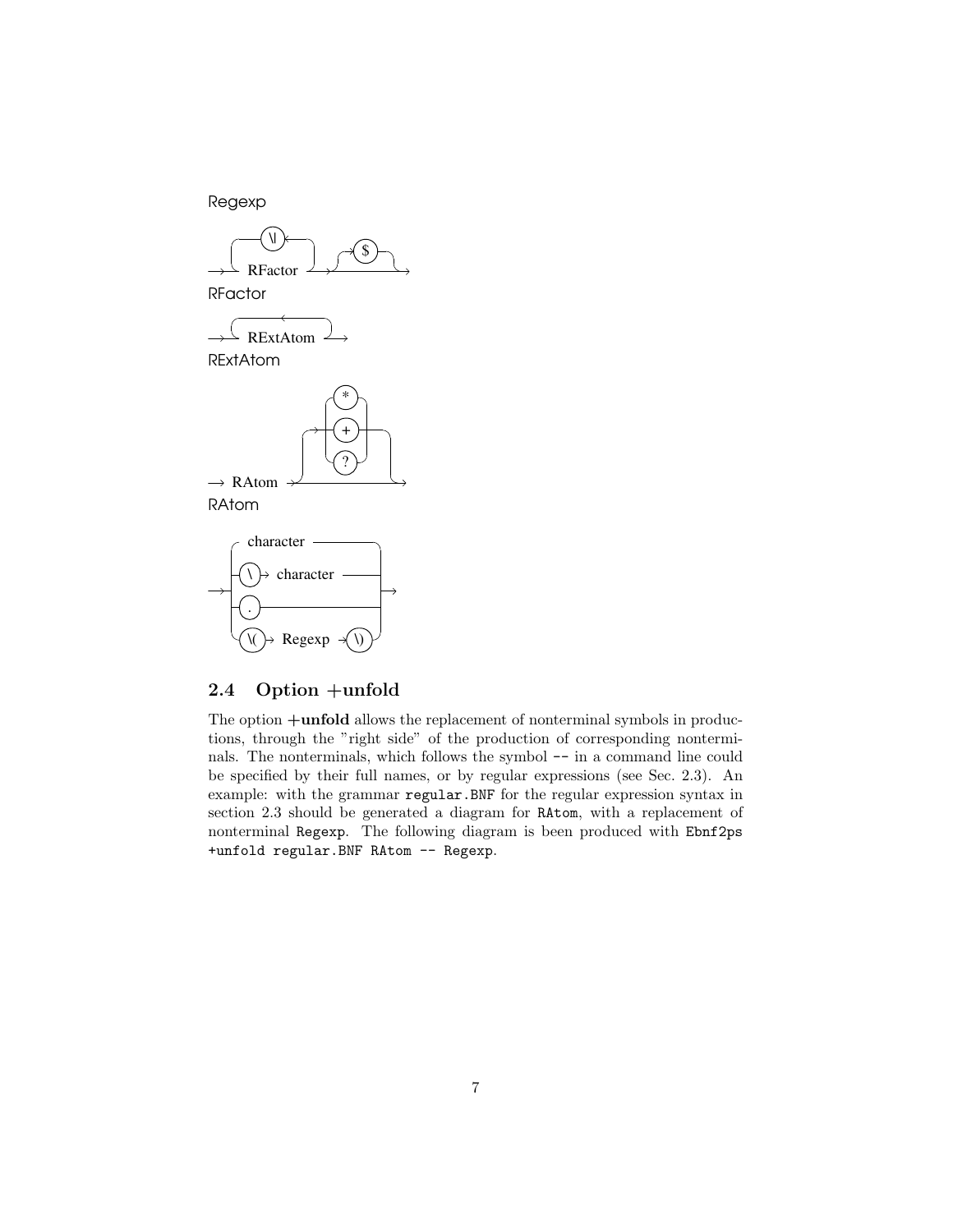RAtom



The following example illustrates the use of regular expressions with the option  $+$ unfold. In all productions of the grammar file  $ebnf.BNF$  — which describes the syntax of EBNF files (see Sec. 2.2) — the nonterminal String and all nonterminals that match the pattern

 $.*\(t\|T\)$ erm.\*

should be replaced. The next lines shows the command to produce the railroad diagrams and the progress messages of Ebnf2ps.

```
% Ebnf2ps -verbose -tScale 8 -ntScale 8 +unfold ebnf.BNF '.*' -- String '.*\(t\|T\)erm.*'
using colors:
```

```
ntColor (0,0,0)<br>tColor (0,0,0)
                             (0,0,0)lineColor (0,0,0)<br>
ntBoxColor (0,0,0)ntBoxColor (0,0,0)<br>tBoxColor (0,0,0)
         tBoxColor<br>ntBg
         ntBg (255,255,255)<br>tBg (255,255,255)
                             (255, 255, 255)<br>(0, 0, 0)titleColor
from rgbPathDefault: ["/usr/lib/X11", "/opt/X11/share/X11", "/usr/local/X11R5/lib/X11"]
generating nonterminals: [".*"]
from ebnf.BNF
using input path ["."]
using ebnfInput
unfold nonterminals:
         Nonterminal
         String
         Term
in the following productions
         Production
         Atom
produce layout and output
```
Well, graphically that is: